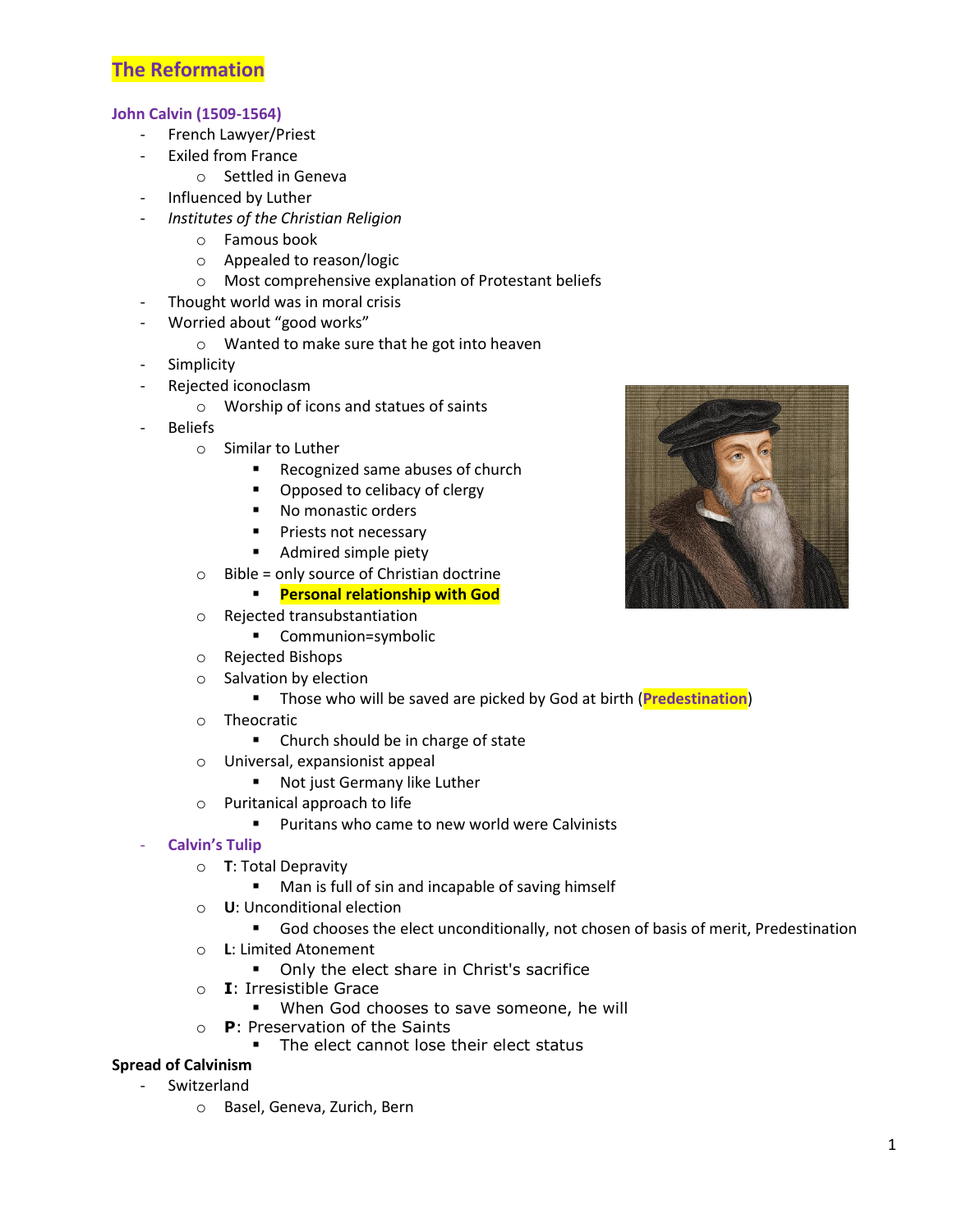- Scotland
	- o John Know/Presbyterians
- **France** 
	- o Huguenots
- England
	- o Puritans
		- $F$  Fled
- Holland
	- o Puritans
		- **Forced to flee again**
- New World
	- o Puritans
		- Came for religious freedom
- Spread much further than Lutheranism

### **Weber Thesis**

- Max Weber
	- o German Sociologist
	- o Calvinism led to development of Capitalism
		- **Encouraged to work hard and save money**
		- **Encouraged reinvesting money**
		- **Protestant work ethic**

### **Calvinism and Democracy**

- Never venerated the state
- Self-governing
- Formed covenants
	- o Mayflower Compact
	- o Made Constitution
- Protect minorities
- Emphasized honest work
- Root of development of democracy

### **Other Reformers**

- Zwingli
	- o Iconoclast
		- **No Icons**
	- o Similar to Calvin
	- o Believed that the Eucharist was a symbol
	- o Literal interpretation of Bible
	- o Died in Battle
- Anabaptists
	- o Very radical group
	- o Refused to fit in to society
	- o "Utopians"
	- o No Taxes, No Army
- Munster Anabaptists
	- o Very extremist group
	- o Took over Münster
	- o Set up a theocracy
	- o "New Jerusalem"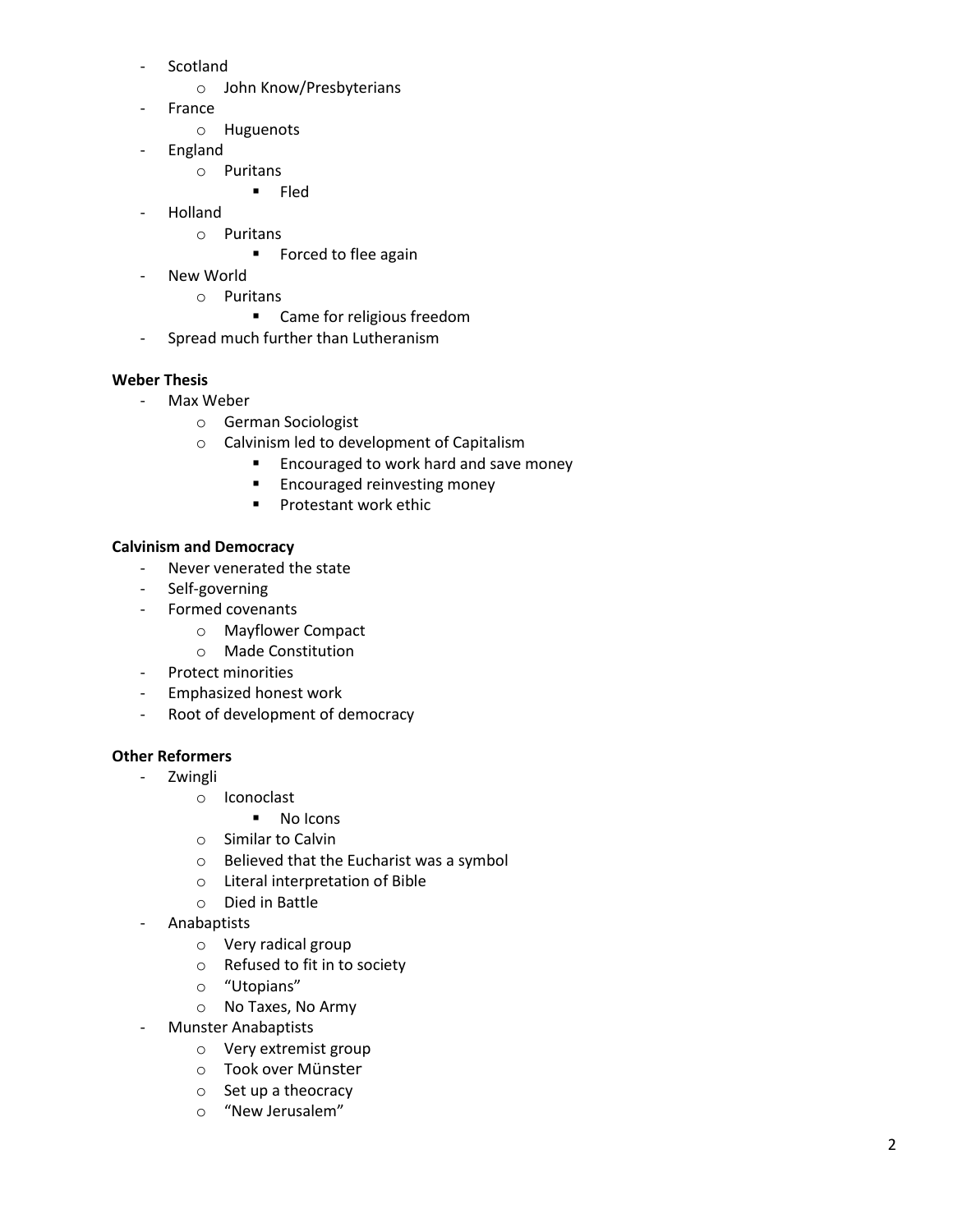- o Burned all books except the Bible
- o Killed anyone who was not an Anabaptist
- o Abolished private property
	- **Established barter system**
- o Practiced Polygamy
- **Mennonites** 
	- o Dutch Anabaptists
	- o Pacifists
	- o Fled to New World
	- o Anti-Trinitarian view of God
		- **•** One not Three
	- o Roots of Unitarian Church

## **The English Reformation**

### **Background**

- History of Independence from Rome
	- o Paved way for reformation
- Edward I
	- o 1272-1307
	- o Taxed clergy despite Pope Boniface VIII
- Statutes of Provisors and Praemunire
	- $\circ$  Mid 14<sup>th</sup> c.
	- o Laws passed by Parliament
		- **EXECUTED EXECUTED EXECUTED** Curtailed payments of annates
- Wycliff and the Lollards
- William Tyndale
	- o 1492-1536
		- o Translated Bible into English

### **Henry VIII**

- r. 1509 -1547
- Responsible for English Reformation
	- o More political than religious
- Critical of Luther
	- o Wrote *In Defense of the Seven Sacraments*
	- Granted title *Fidei Defensor* by Pope
	- Catherine of Aragon married to Henry
		- o Family
			- **Spanish**
			- **•** Daughter of Ferdinand and Isabella
			- Aunt of Emperor Charles V
			- **First marriage to Henry's brother Arthur** 
				- Marriage for political alliance
		- o Special Dispensation from Pope to marry Henry
			- **No male Heir**
			- **Mary is only living offspring**
	- Henry asks for annulment
		- $\circ$  1527
		- o Desire for male heir is serious concern

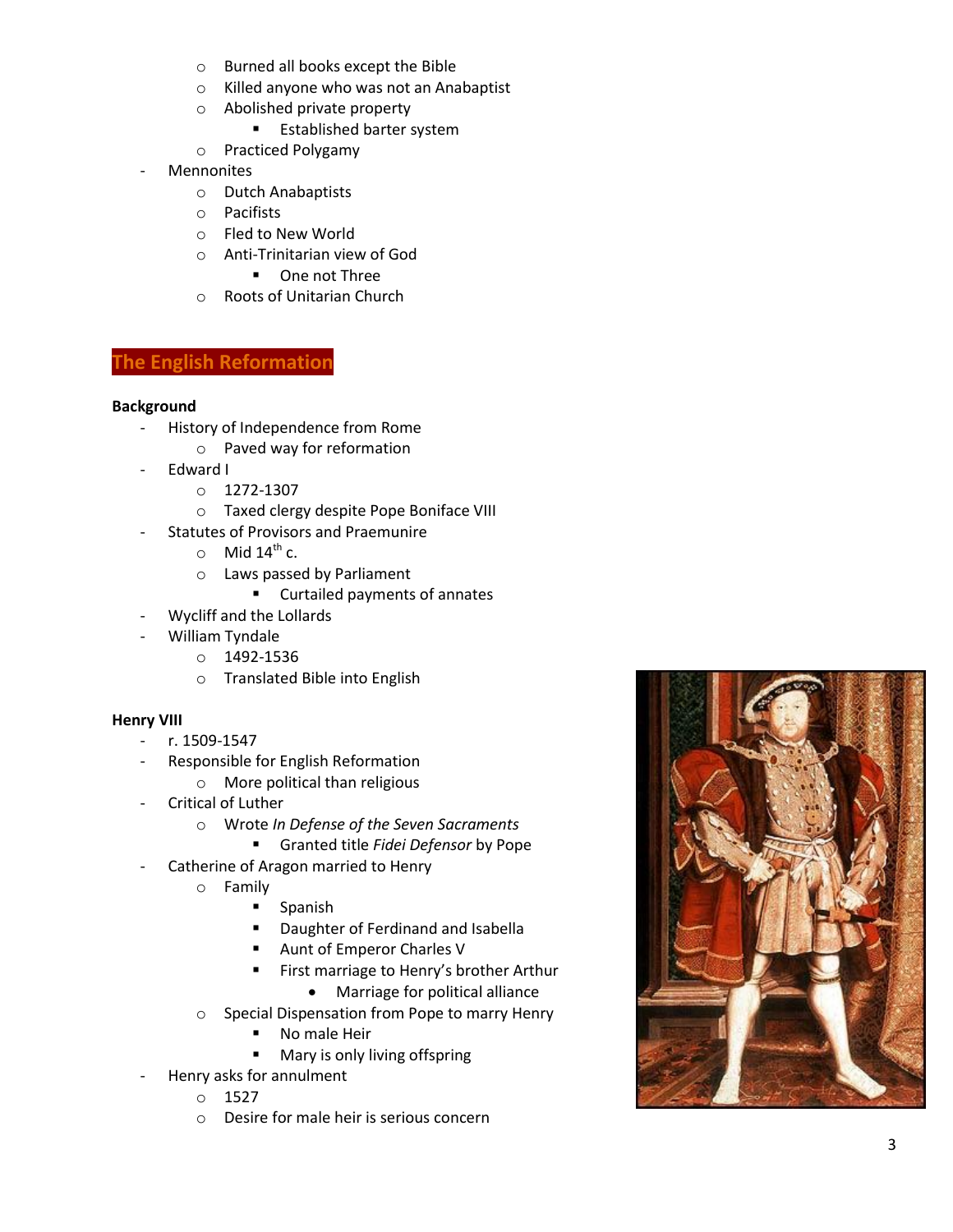- o Enamored of Anne Boleyn (Among others)
- o Annulment denied
	- **Rome sacked by Germans in same year** 
		- Pope is taken Prisoner of Charles V
	- Been married for 18 years
		- Papal dispensation treated as word of God
- o Solution
	- Act of Supremacy
		- Makes King of England the head of the Church o Canon Law under Civil Law
		- Dissolved monasteries and confiscated church property
			- o Given to nobles in return for support
		- Church of England is formed as Anglican Church
			- o Doctrine similar to Catholicism
				- Became more protestant under other Tudor monarchs
- Other Marriages
	- o Anne Boleyn
		- **Pushes Henry to dissolve connection with Rome**
		- **Bears Henry Daughter Elizabeth**
		- Fails to produce male heir
		- Accused of treason
			- Beheaded
	- o Jane Seymour
		- Gives birth to Edward
		- **Dies in childbirth**
	- o Anne of Cleves
		- German
			- Political alliance
		- **-** Annulled
	- o Catherine Howard
		- **Beheaded for Adultery**
	- o Catherine Parr
		- **•** Outlives Henry
		- **Uses position to further reformation**

### **Other Tudor Monarchs**

- Edward VI
	- o r. 1547-1553
	- o crowned at age 9
- Mary
	- o r. 1553-1558
	- o Bloody Mary
		- **Less than 300 executed**
	- o Married Philip II of Spain
	- Elizabeth
		- $o$  r. 1558-1603
		- o Kept religious beliefs to herself
			- Did not "pry into men's souls"
			- Demanded only loyalty
				- Political unity more important than religion
					- o Politique
		- o Long successful reign
		- o Never married